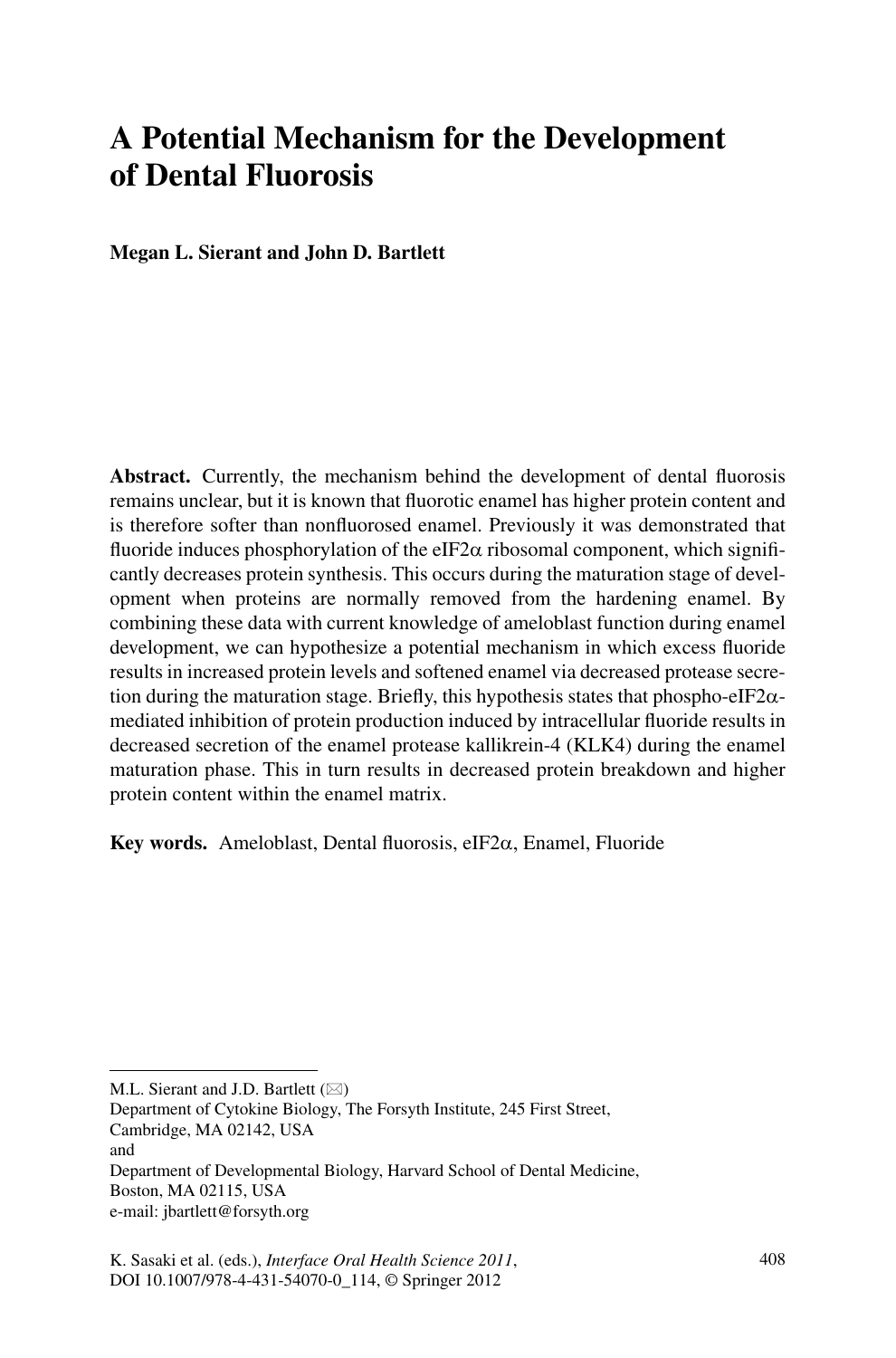# **1 Dental Fluorosis**

Fluoride treatment, via either ingestion or topical methods, has been shown to significantly reduce the prevalence of dental caries in both developing and developed teeth. Incorporation of fluoride ions into the hydroxyapatite crystals of enamel increases hardness and reduces demineralization, which can delay caries formation. Excess fluoride, however, has a detrimental effect on developing enamel, resulting in opaque mottling, pitting and, in severe cases, discoloration of enamel. These areas of fluorotic enamel are undermineralized, containing increased levels of protein when compared to areas of nonfluorosed enamel  $[1-3]$  $[1-3]$ . The mechanism responsible for developing fluorotic enamel remains poorly understood.

#### **2 Enamel Development**

Enamel is produced by specialized epithelial cells called ameloblasts, which are polarized columnar cells capable of secreting large quantities of proteins. The chief function of an ameloblast is to support the growth of a single hydroxyapatite enamel rod by secreting scaffold proteins during the secretory stage, in which the rods growth in length, and then removing these proteins during the maturation stage, in which the rods thicken. There are several stages to the life cycle of an ameloblast, the early phase, called the presecretory stage, focuses on cell growth and differentiation, ensuring the cellular machinery, such as the endoplasmic reticulum, are sufficient for the next stage. In the secretory stage, ameloblasts secrete enamel scaffold proteins, which support the growing enamel crystals, and the protease matrix metalloproteinase-20 (MMP20, enamelysin), which cleaves these scaffold proteins, a step required for their proper function (reviewed in [\[4](#page-3-2)]). At this stage, the developing enamel is extremely soft, containing a high amount of protein, and the decussating enamel rod pattern begins to form. Additionally, in this stage, the apical end of the ameloblast forms the Tomes' process, a conical-shaped extension of the cell surface from which proteins are secreted into the enamel matrix. Ameloblasts transition into the maturation phase by shortening, retracting their Tomes' processes, and gaining either a ruffle—or smooth-ended apical cell surface. During this stage, MMP20 secretion decreases and secretion of kallikrein-4 (KLK4) increases. Like MMP20, KLK4 also cleaves the scaffold proteins in the enamel matrix but instead of being required for proper function, this facilitates their resorption by the ameloblasts. This ultimately results in a reduction of the enamel protein content from greater than 30% to less than 1% [\[5](#page-3-3)] and allows the enamel rods further room for growth in both width and thickness. By the end of the maturation stage, the enamel is fully hardened. In summary: ameloblasts secrete stage-specific proteases crucial for enamel rod growth and maturation as well as absorbing digested protein fragments necessary for increasing enamel hardness.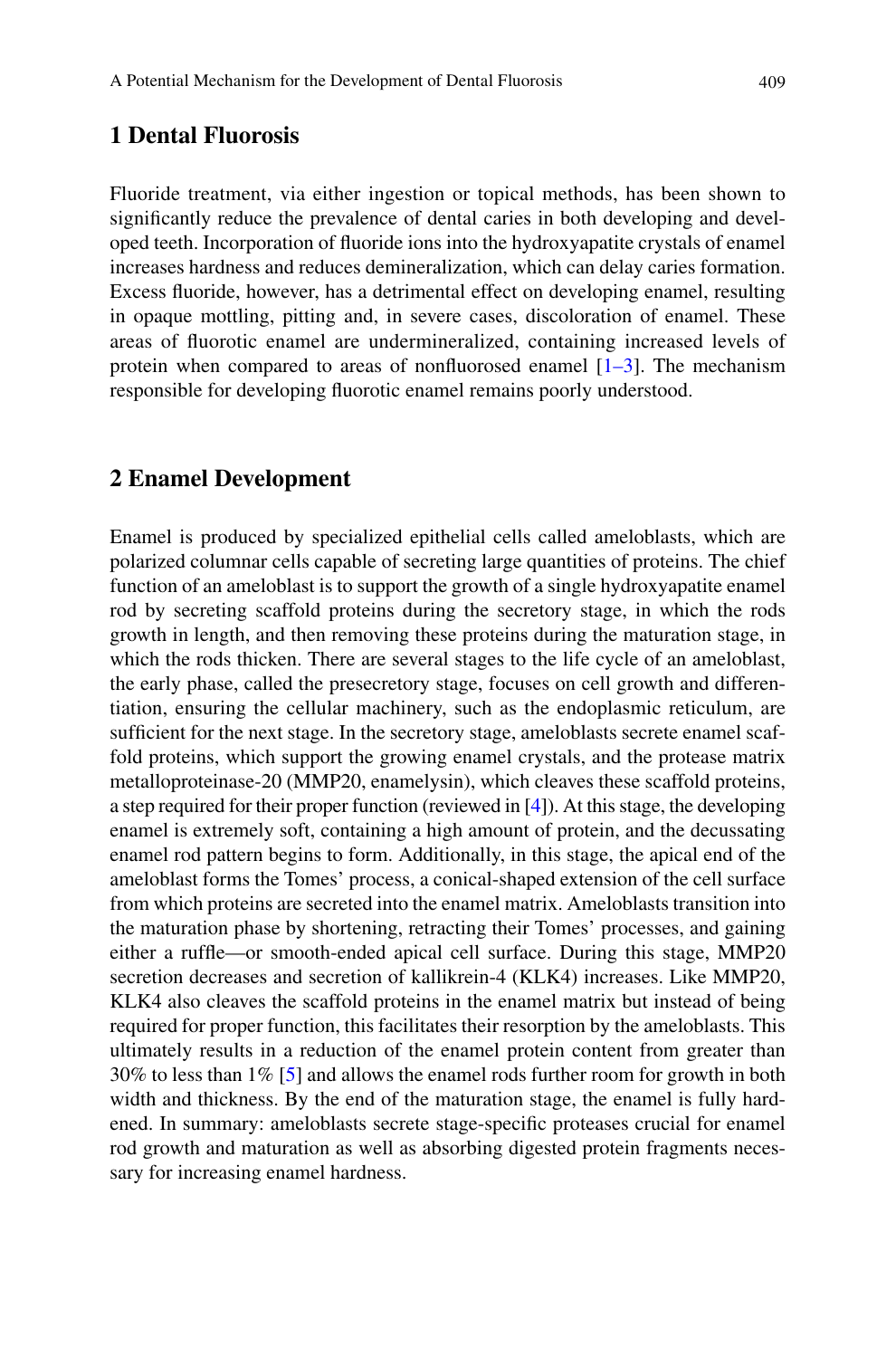### **3 The Acid Hypothesis**

As previously mentioned, the exact mechanism behind the development of dental fluorosis is currently unknown. However, fluoride has been shown to have no effect on the specific activity of either MMP20 or KLK4, ruling out inactivation of the enamel proteases during development as a possible mechanism [[6\]](#page-3-4). During the secretory stage, the neutral pH of the enamel matrix remains stable, but in the maturation stage the pH oscillates from neutral to mildly acidic (reviewed in [[7\]](#page-3-5)). This results from deposition of hydroxyapatite, which releases hydrogen ions during crystallization and, in turn, decreases the pH of the enamel matrix. In addition to their secretion and absorption functions during enamel maturation mentioned above, ameloblasts also control the pH of the enamel matrix by secreting bicarbonate into the matrix and utilizing ion transporters to absorb hydrogen ions from the matrix. Previously our group has hypothesized that the presence of fluoride during the acidic phases of enamel maturation results in the formation of increased levels of highly toxic hydrogen fluoride (HF) [\[8](#page-3-6)]. Because HF is a weak acid and can easily defuse through cell membranes, it diffuses down a concentration gradient into the cell. Once in the neutral cytosol of the cell, hydrogen fluoride would then dissociate into its component ions. The Henderson–Hasselbalch equation states that 25-fold more HF is present at a pH of 6.0 than at a pH of 7.4. It was demonstrated that activation of stress response genes occurred at lower fluoride doses and that fluoridemediated inhibition of protein secretion was increased under acidic conditions when compared to neutral conditions [[8\]](#page-3-6). Sharma et al*.* [\[8](#page-3-6)] hypothesized this was a result of increased intracellular fluoride levels in cells grown under acidic conditions.

## **4 Intracellular Stress Responses to Fluoride**

Previously our group has shown that inactivation of the translational control protein eukaryotic initiation factor 2 (eIF2) via phosphorylation on its alpha subunit (eIF2 $\alpha$ ) occurs in both cultured cells and in ameloblasts from mice exposed to fluoride [[8–](#page-3-6)[10\]](#page-4-0). The unfolded protein response (UPR) responds to misfolded proteins in the ER by increasing transcription of chaperones and stress response genes, and also by generally decreasing overall protein synthesis, which in turn decreases ER load. During the UPR, the PERK kinase acts to decrease protein synthesis via an inhibitory phosphorylation of eIF2 $\alpha$  at S51 [[11\]](#page-4-1). This prevents eIF2B from hydrolyzing GTP and initiating the elongation step of protein translation.  $eIF2\alpha$  can also be phosphorylated by three other known kinases, each responding to different stimuli: hemeregulated inhibitor (HRI) responds to heme deprivation, arsenite exposure, heat shock and oxidative stress; protein kinase RNA-activated (PKR) in response to dsRNA resulting from viral infection; and general control nonrepressed 2 (GCN2) in response to UV exposure and nutrient limitation (reviewed in [[12\]](#page-4-2)). Other groups have shown activation of PERK-mediated signaling in response to fluoride in cultured osteoblasts suggesting PERK plays an important role during the development of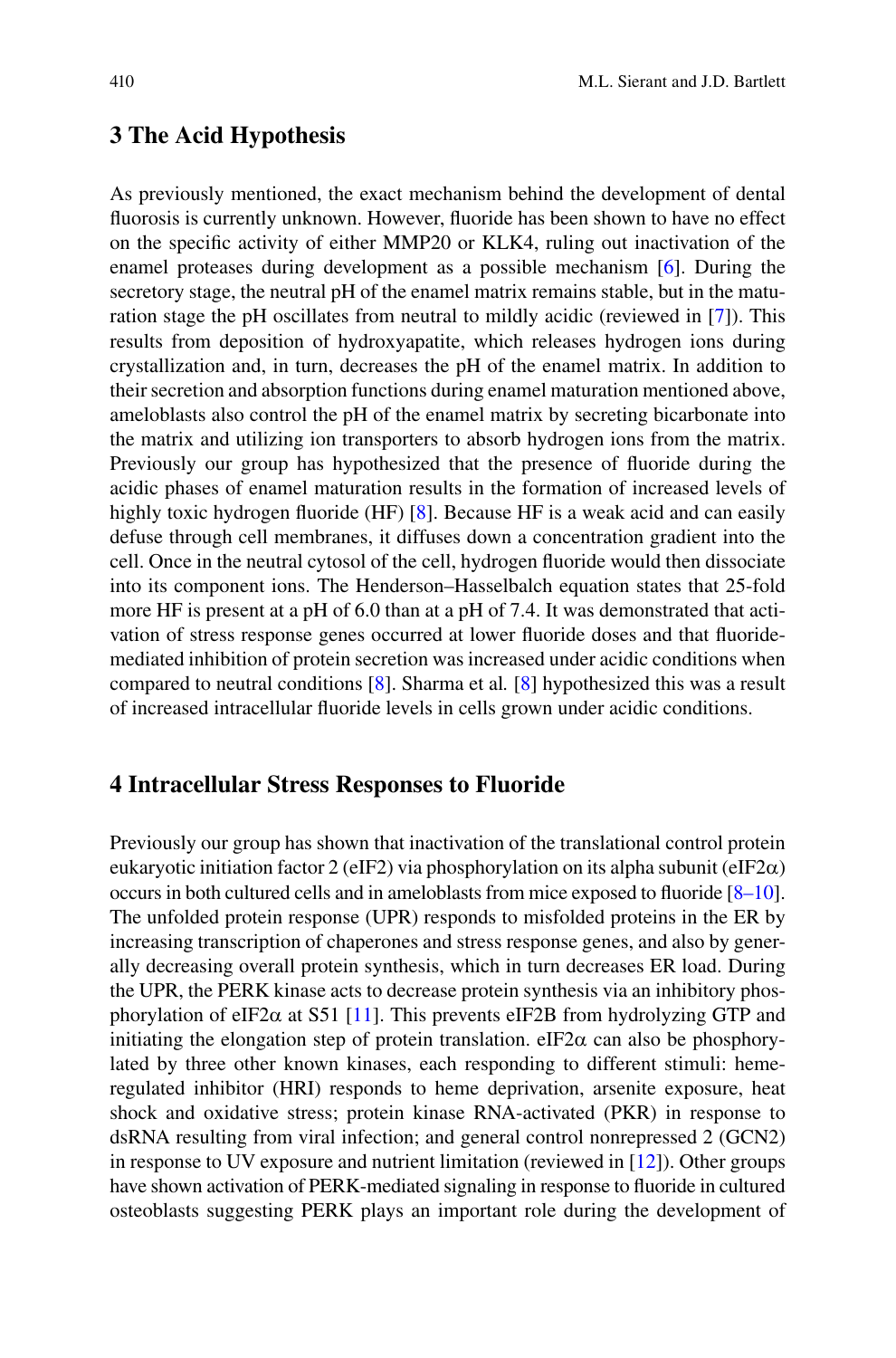skeletal fluorosis [\[13](#page-4-3)]. 3-D culture of these cells in the presence of fluoride also resulted in increased levels of reactive oxygen species, which induced oxidative response pathways [\[14](#page-4-4)], and HRI has been shown to be activated by Hsp90 in response to oxidative stress [[15,](#page-4-5) [16\]](#page-4-6). Whether fluoride activates PERK via ER-stress or HRI via oxidative stress or both, these data provide a strong foundation to begin investigations into the role of the eIF2 $\alpha$  kinases during the cellular response to fluoride.

#### **5 Combined Theory of Dental Fluorosis**

The Acid Hypothesis, described above, states that, due to pH fluctuations in the enamel matrix during the maturation phase, HF is able to diffuse down a concentration gradient into the cytosol where it dissociates into its component ions [[8\]](#page-3-6). In vivo and in vitro data show fluoride exposure results in eIF2 $\alpha$  phosphorylation [\[8,](#page-3-6) [10\]](#page-4-0), which is a well-characterized mechanism for halting protein synthesis [[12\]](#page-4-2). qPCR on enamel organs from mice exposed to fluoride also show decreased levels of maturation stage-specific mRNA, KLK4 and amelotin (Amtn) [[8\]](#page-3-6). By combining these data, we can conclude that excess intracellular fluoride results in decreased KLK4 production and secretion via phospho-eIF2 $\alpha$ , which accounts for the increased levels of protein seen in fluorotic enamel. Ongoing work is focused on determining which of the upstream eIF2 $\alpha$  kinases is involved in the intracellular response to fluoride during the acidic maturation phase as well as determining the extent, if any, of the involvement of UPR stress pathway.

## **References**

- <span id="page-3-0"></span>1. Bronckers AL, Lyaruu DM, DenBesten PK (2009) The impact of fluoride on ameloblasts and the mechanisms of enamel fluorosis. J Dent Res 88:877–893
- 2. DenBesten PK (1999) Biological mechanisms of dental fluorosis relevant to the use of fluoride supplements. Community Dent Oral Epidemiol 27:41–47
- <span id="page-3-1"></span>3. Porto IM, Saiani RA, Chan KL et al (2010) Organic and inorganic content of fluorotic rat incisors measured by FTIR spectroscopy. Spectrochim Acta A Mol Biomol Spectrosc 77:59–63
- <span id="page-3-2"></span>4. Lu Y, Papagerakis P, Yamakoshi Y et al (2008) Functions of KLK4 and MMP-20 in dental enamel formation. Biol Chem 389:695–700
- <span id="page-3-3"></span>5. Fukae M, Shimizu M (1974) Studies on the proteins of developing bovine enamel. Arch Oral Biol 19:381–386
- <span id="page-3-4"></span>6. Tye CE, Antone JV, Bartlett JD (2011) Fluoride does not inhibit enamel protease activity. J Dent Res 90:489–494
- <span id="page-3-5"></span>7. Lacruz RS, Nanci A, Kurtz I et al (2010) Regulation of pH during amelogenesis. Calcif Tissue Int 86:91–103
- <span id="page-3-6"></span>8. Sharma R, Tsuchiya M, Skobe Z et al (2010) The acid test of fluoride: how pH modulates toxicity. PLoS One 5:e10895
- 9. Kubota K, Lee DH, Tsuchiya M et al (2005) Fluoride induces endoplasmic reticulum stress in ameloblasts responsible for dental enamel formation. J Biol Chem 280:23194–23202